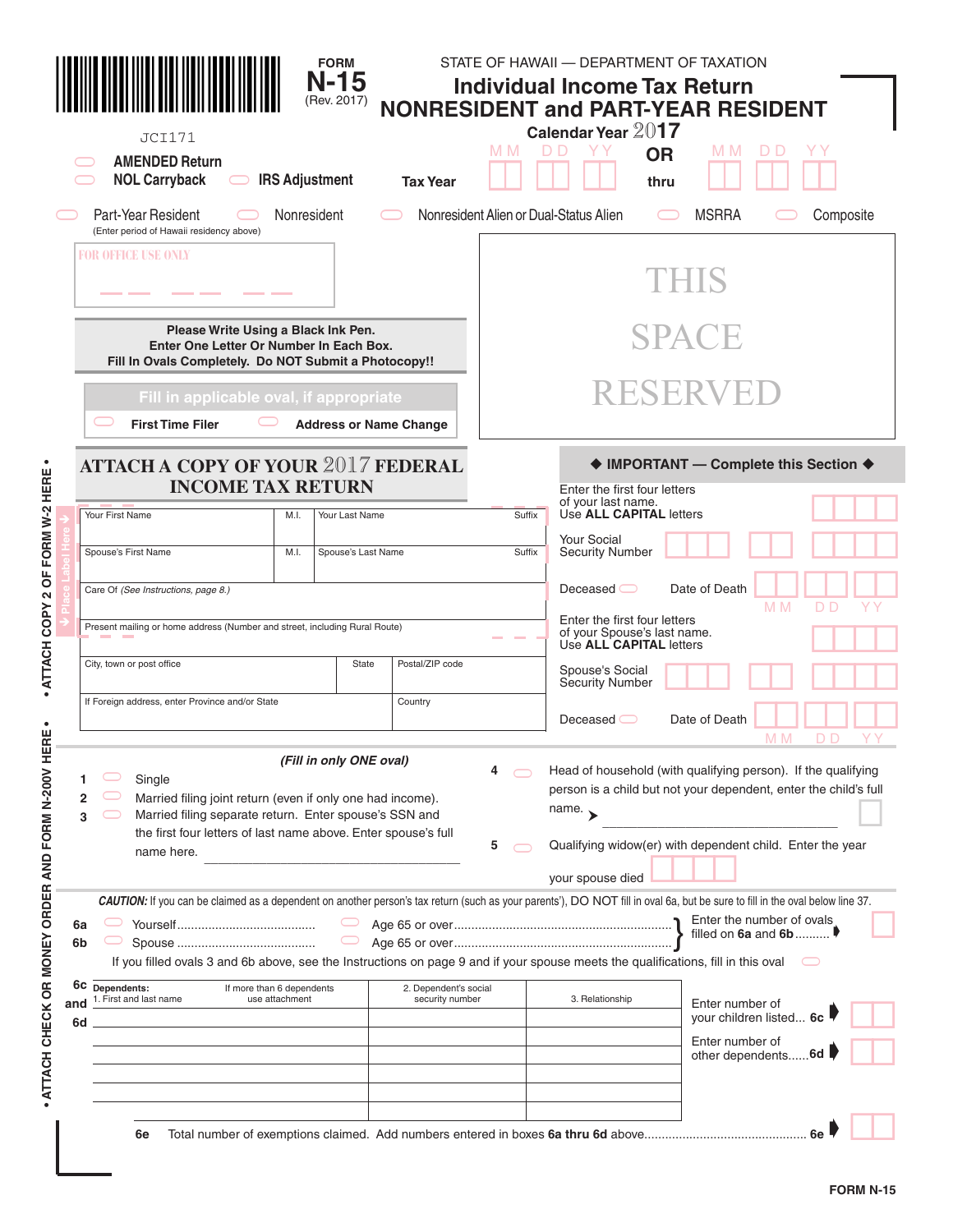

JCI172

## **Form N-15 (Rev. 2017) Page 2 of 4**

Your Social Security Number Your Spouse's SSN



Name(s) as shown on return \_\_

| Wages, salaries, tips, etc. (attach Form(s) W-2)<br>7<br>Interest income from the worksheet on page 41 of<br>8<br>8<br>9<br>9<br>State income tax refund from the worksheet on<br>10<br>10<br>11<br>11<br>12<br>12<br>13<br>Capital gain or (loss) from the worksheet on<br>13<br>Supplemental gains or (losses)<br>14<br>14<br>15<br>15<br>16<br>Pensions and annuities (see Instructions and<br>attach Schedule J, Form N-11/N-15/N-40)<br>16<br>Rents, royalties, partnerships, estates, trusts, etc<br>17<br>17<br>18<br>Unemployment compensation (insurance)<br>18<br>19<br>Other income (state nature and source)<br>19<br><br>Add lines 7 through 19  Total Income<br>20<br>20<br>21<br>Certain business expenses of reservists, performing<br>21<br>artists, and fee-basis government officials<br>22<br>22<br>Student loan interest deduction from the worksheet<br>23<br>23<br>24<br>24<br>25<br>Moving expenses (attach Form N-139)<br>25<br>26<br>Deductible part of self-employment tax<br>26<br>27<br>Self-employed health insurance deduction<br>27<br>28<br>Self-employed SEP, SIMPLE, and qualified plans<br>28<br>29<br>Penalty on early withdrawal of savings<br>29<br>Alimony paid (Enter name and SS No. of recipient)<br>30<br>30<br><br>31<br>Payments to an individual housing account<br>31<br>First \$6,410 of military reserve or Hawaii<br>32 |  |  | Col. A - Total Income |  | If amount is negative (loss), shade the minus (-) in the box. Example: $\blacksquare$ |  |  |  | Col. B - Hawaii Income |  |
|----------------------------------------------------------------------------------------------------------------------------------------------------------------------------------------------------------------------------------------------------------------------------------------------------------------------------------------------------------------------------------------------------------------------------------------------------------------------------------------------------------------------------------------------------------------------------------------------------------------------------------------------------------------------------------------------------------------------------------------------------------------------------------------------------------------------------------------------------------------------------------------------------------------------------------------------------------------------------------------------------------------------------------------------------------------------------------------------------------------------------------------------------------------------------------------------------------------------------------------------------------------------------------------------------------------------------------------------------------------------------|--|--|-----------------------|--|---------------------------------------------------------------------------------------|--|--|--|------------------------|--|
|                                                                                                                                                                                                                                                                                                                                                                                                                                                                                                                                                                                                                                                                                                                                                                                                                                                                                                                                                                                                                                                                                                                                                                                                                                                                                                                                                                            |  |  |                       |  |                                                                                       |  |  |  |                        |  |
|                                                                                                                                                                                                                                                                                                                                                                                                                                                                                                                                                                                                                                                                                                                                                                                                                                                                                                                                                                                                                                                                                                                                                                                                                                                                                                                                                                            |  |  |                       |  |                                                                                       |  |  |  |                        |  |
|                                                                                                                                                                                                                                                                                                                                                                                                                                                                                                                                                                                                                                                                                                                                                                                                                                                                                                                                                                                                                                                                                                                                                                                                                                                                                                                                                                            |  |  |                       |  |                                                                                       |  |  |  |                        |  |
|                                                                                                                                                                                                                                                                                                                                                                                                                                                                                                                                                                                                                                                                                                                                                                                                                                                                                                                                                                                                                                                                                                                                                                                                                                                                                                                                                                            |  |  |                       |  |                                                                                       |  |  |  |                        |  |
|                                                                                                                                                                                                                                                                                                                                                                                                                                                                                                                                                                                                                                                                                                                                                                                                                                                                                                                                                                                                                                                                                                                                                                                                                                                                                                                                                                            |  |  |                       |  |                                                                                       |  |  |  |                        |  |
|                                                                                                                                                                                                                                                                                                                                                                                                                                                                                                                                                                                                                                                                                                                                                                                                                                                                                                                                                                                                                                                                                                                                                                                                                                                                                                                                                                            |  |  |                       |  |                                                                                       |  |  |  |                        |  |
|                                                                                                                                                                                                                                                                                                                                                                                                                                                                                                                                                                                                                                                                                                                                                                                                                                                                                                                                                                                                                                                                                                                                                                                                                                                                                                                                                                            |  |  |                       |  |                                                                                       |  |  |  |                        |  |
|                                                                                                                                                                                                                                                                                                                                                                                                                                                                                                                                                                                                                                                                                                                                                                                                                                                                                                                                                                                                                                                                                                                                                                                                                                                                                                                                                                            |  |  |                       |  |                                                                                       |  |  |  |                        |  |
|                                                                                                                                                                                                                                                                                                                                                                                                                                                                                                                                                                                                                                                                                                                                                                                                                                                                                                                                                                                                                                                                                                                                                                                                                                                                                                                                                                            |  |  |                       |  |                                                                                       |  |  |  |                        |  |
|                                                                                                                                                                                                                                                                                                                                                                                                                                                                                                                                                                                                                                                                                                                                                                                                                                                                                                                                                                                                                                                                                                                                                                                                                                                                                                                                                                            |  |  |                       |  |                                                                                       |  |  |  |                        |  |
|                                                                                                                                                                                                                                                                                                                                                                                                                                                                                                                                                                                                                                                                                                                                                                                                                                                                                                                                                                                                                                                                                                                                                                                                                                                                                                                                                                            |  |  |                       |  |                                                                                       |  |  |  |                        |  |
|                                                                                                                                                                                                                                                                                                                                                                                                                                                                                                                                                                                                                                                                                                                                                                                                                                                                                                                                                                                                                                                                                                                                                                                                                                                                                                                                                                            |  |  |                       |  |                                                                                       |  |  |  |                        |  |
|                                                                                                                                                                                                                                                                                                                                                                                                                                                                                                                                                                                                                                                                                                                                                                                                                                                                                                                                                                                                                                                                                                                                                                                                                                                                                                                                                                            |  |  |                       |  |                                                                                       |  |  |  |                        |  |
|                                                                                                                                                                                                                                                                                                                                                                                                                                                                                                                                                                                                                                                                                                                                                                                                                                                                                                                                                                                                                                                                                                                                                                                                                                                                                                                                                                            |  |  |                       |  |                                                                                       |  |  |  |                        |  |
|                                                                                                                                                                                                                                                                                                                                                                                                                                                                                                                                                                                                                                                                                                                                                                                                                                                                                                                                                                                                                                                                                                                                                                                                                                                                                                                                                                            |  |  |                       |  |                                                                                       |  |  |  |                        |  |
|                                                                                                                                                                                                                                                                                                                                                                                                                                                                                                                                                                                                                                                                                                                                                                                                                                                                                                                                                                                                                                                                                                                                                                                                                                                                                                                                                                            |  |  |                       |  |                                                                                       |  |  |  |                        |  |
|                                                                                                                                                                                                                                                                                                                                                                                                                                                                                                                                                                                                                                                                                                                                                                                                                                                                                                                                                                                                                                                                                                                                                                                                                                                                                                                                                                            |  |  |                       |  |                                                                                       |  |  |  |                        |  |
|                                                                                                                                                                                                                                                                                                                                                                                                                                                                                                                                                                                                                                                                                                                                                                                                                                                                                                                                                                                                                                                                                                                                                                                                                                                                                                                                                                            |  |  |                       |  |                                                                                       |  |  |  |                        |  |
|                                                                                                                                                                                                                                                                                                                                                                                                                                                                                                                                                                                                                                                                                                                                                                                                                                                                                                                                                                                                                                                                                                                                                                                                                                                                                                                                                                            |  |  |                       |  |                                                                                       |  |  |  |                        |  |
|                                                                                                                                                                                                                                                                                                                                                                                                                                                                                                                                                                                                                                                                                                                                                                                                                                                                                                                                                                                                                                                                                                                                                                                                                                                                                                                                                                            |  |  |                       |  |                                                                                       |  |  |  |                        |  |
|                                                                                                                                                                                                                                                                                                                                                                                                                                                                                                                                                                                                                                                                                                                                                                                                                                                                                                                                                                                                                                                                                                                                                                                                                                                                                                                                                                            |  |  |                       |  |                                                                                       |  |  |  |                        |  |
|                                                                                                                                                                                                                                                                                                                                                                                                                                                                                                                                                                                                                                                                                                                                                                                                                                                                                                                                                                                                                                                                                                                                                                                                                                                                                                                                                                            |  |  |                       |  |                                                                                       |  |  |  |                        |  |
|                                                                                                                                                                                                                                                                                                                                                                                                                                                                                                                                                                                                                                                                                                                                                                                                                                                                                                                                                                                                                                                                                                                                                                                                                                                                                                                                                                            |  |  |                       |  |                                                                                       |  |  |  |                        |  |
|                                                                                                                                                                                                                                                                                                                                                                                                                                                                                                                                                                                                                                                                                                                                                                                                                                                                                                                                                                                                                                                                                                                                                                                                                                                                                                                                                                            |  |  |                       |  |                                                                                       |  |  |  |                        |  |
|                                                                                                                                                                                                                                                                                                                                                                                                                                                                                                                                                                                                                                                                                                                                                                                                                                                                                                                                                                                                                                                                                                                                                                                                                                                                                                                                                                            |  |  |                       |  |                                                                                       |  |  |  |                        |  |
|                                                                                                                                                                                                                                                                                                                                                                                                                                                                                                                                                                                                                                                                                                                                                                                                                                                                                                                                                                                                                                                                                                                                                                                                                                                                                                                                                                            |  |  |                       |  |                                                                                       |  |  |  |                        |  |
|                                                                                                                                                                                                                                                                                                                                                                                                                                                                                                                                                                                                                                                                                                                                                                                                                                                                                                                                                                                                                                                                                                                                                                                                                                                                                                                                                                            |  |  |                       |  |                                                                                       |  |  |  |                        |  |
|                                                                                                                                                                                                                                                                                                                                                                                                                                                                                                                                                                                                                                                                                                                                                                                                                                                                                                                                                                                                                                                                                                                                                                                                                                                                                                                                                                            |  |  |                       |  |                                                                                       |  |  |  |                        |  |
|                                                                                                                                                                                                                                                                                                                                                                                                                                                                                                                                                                                                                                                                                                                                                                                                                                                                                                                                                                                                                                                                                                                                                                                                                                                                                                                                                                            |  |  |                       |  |                                                                                       |  |  |  |                        |  |
|                                                                                                                                                                                                                                                                                                                                                                                                                                                                                                                                                                                                                                                                                                                                                                                                                                                                                                                                                                                                                                                                                                                                                                                                                                                                                                                                                                            |  |  |                       |  |                                                                                       |  |  |  |                        |  |
|                                                                                                                                                                                                                                                                                                                                                                                                                                                                                                                                                                                                                                                                                                                                                                                                                                                                                                                                                                                                                                                                                                                                                                                                                                                                                                                                                                            |  |  |                       |  |                                                                                       |  |  |  |                        |  |
|                                                                                                                                                                                                                                                                                                                                                                                                                                                                                                                                                                                                                                                                                                                                                                                                                                                                                                                                                                                                                                                                                                                                                                                                                                                                                                                                                                            |  |  |                       |  |                                                                                       |  |  |  |                        |  |
|                                                                                                                                                                                                                                                                                                                                                                                                                                                                                                                                                                                                                                                                                                                                                                                                                                                                                                                                                                                                                                                                                                                                                                                                                                                                                                                                                                            |  |  |                       |  |                                                                                       |  |  |  |                        |  |
|                                                                                                                                                                                                                                                                                                                                                                                                                                                                                                                                                                                                                                                                                                                                                                                                                                                                                                                                                                                                                                                                                                                                                                                                                                                                                                                                                                            |  |  |                       |  |                                                                                       |  |  |  |                        |  |
|                                                                                                                                                                                                                                                                                                                                                                                                                                                                                                                                                                                                                                                                                                                                                                                                                                                                                                                                                                                                                                                                                                                                                                                                                                                                                                                                                                            |  |  |                       |  |                                                                                       |  |  |  |                        |  |
|                                                                                                                                                                                                                                                                                                                                                                                                                                                                                                                                                                                                                                                                                                                                                                                                                                                                                                                                                                                                                                                                                                                                                                                                                                                                                                                                                                            |  |  |                       |  |                                                                                       |  |  |  |                        |  |
| 32                                                                                                                                                                                                                                                                                                                                                                                                                                                                                                                                                                                                                                                                                                                                                                                                                                                                                                                                                                                                                                                                                                                                                                                                                                                                                                                                                                         |  |  |                       |  |                                                                                       |  |  |  |                        |  |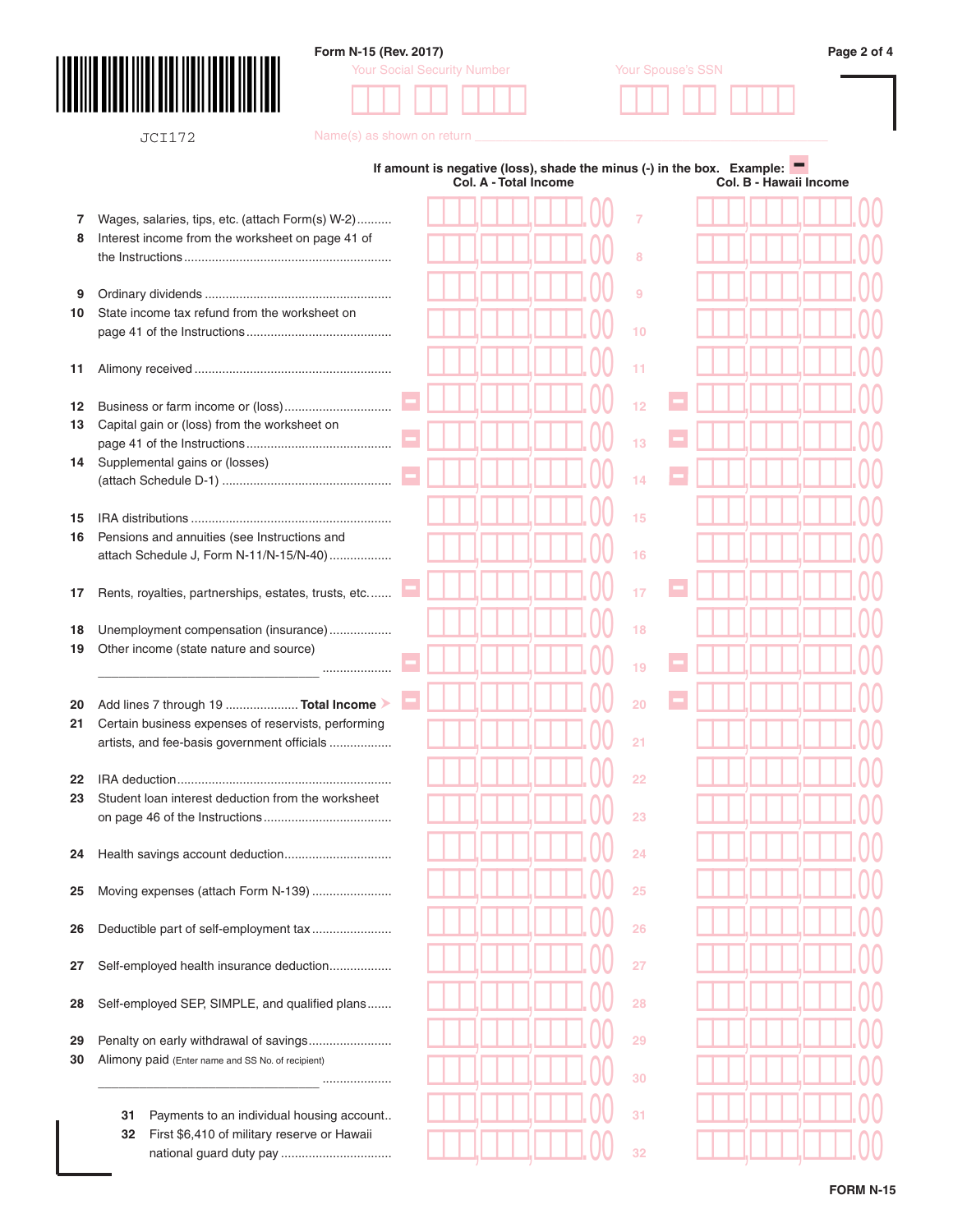| <b>Your Social Security Number</b><br>Your Spouse's SSN<br>Name(s) as shown on return<br><b>JCI173</b><br>Exceptional trees deduction (attach affidavit)<br>33<br>34<br>Add lines 21 through 33  Total Adjustments<br>Line 20 minus line 34  Adjusted Gross Income<br>35<br><b>Federal</b> adjusted gross income (see page 21 of the Instructions) 36<br>Ratio of Hawaii AGI to Total AGI. Divide line 35, Column B, by line 35, Column A (Compute to 3 decimal places and round to 2 decimal places) 37<br><b>CAUTION:</b> If you can be claimed as a dependent on another person's return, see the Instructions on page 21, and fill in this oval.<br>If you do not itemize deductions, enter zero on line 39 and go to line 40a. Otherwise go to page 22 of the Instructions and enter your Hawaii itemized deductions here.<br>38a Medical and dental expenses<br>(from Worksheet NR-1 or PY-1)  38a<br>Taxes (from Worksheet NR-2 or PY-2)  38b<br>38b<br><b>TOTAL ITEMIZED</b><br><b>DEDUCTIONS</b><br>If your Hawaii adjusted gross<br>39<br>38c<br>Interest expense (from Worksheet NR-3 or PY-3) 38c<br>income is above a certain<br>amount, you may not be<br>able to deduct all of your<br>Contributions (from Worksheet NR-4 or PY-4)  38d<br>38d<br>itemized deductions. See the<br>Casualty and theft losses<br>Instructions on page 27. Enter<br>(from Worksheet NR-5 or PY-5)  38e<br>total here and go to line 41.<br>Miscellaneous deductions<br>38f<br>(from Worksheet NR-6 or PY-6)  38f<br>If you checked filing status box: 1 or 3 enter \$2,200;<br>Multiply line 40a by the ratio on line 37  Prorated Standard Deduction > 40b<br>Line 35, Column B minus line 39 or 40b, whichever applies. (This line MUST be filled in)  41<br>Multiply \$1,144 by the total number of exemptions claimed on line 6e. If you and/or your spouse are blind, deaf,<br>or disabled, fill in the applicable oval(s), and see the Instructions.<br>1 A A<br>Yourself<br>Taxable Income. Line 41 minus line 42b (but not less than zero) Taxable Income > 43<br>Tax. Fill in oval if from: $\Box$ Tax Table; $\Box$ Tax Rate Schedule; or $\Box$ Capital Gains Tax Worksheet on page 44 of the Instructions.<br>( Till in oval if tax from Forms N-2, N-103, N-152, N-168, N-312, N-338, N-344, N-348, N-405,<br>44<br>Refundable Food/Excise Tax Credit<br>(attach Form N-311) DHS, etc. exemptions<br>$\ldots$ 45<br>Credit for Child and Dependent Care<br>Credit for Child Passenger Restraint<br>Total refundable tax credits from<br>49<br>Schedule CR (attach Schedule CR) 49<br>50<br>50<br>-51<br>51 |                                                              |  |
|---------------------------------------------------------------------------------------------------------------------------------------------------------------------------------------------------------------------------------------------------------------------------------------------------------------------------------------------------------------------------------------------------------------------------------------------------------------------------------------------------------------------------------------------------------------------------------------------------------------------------------------------------------------------------------------------------------------------------------------------------------------------------------------------------------------------------------------------------------------------------------------------------------------------------------------------------------------------------------------------------------------------------------------------------------------------------------------------------------------------------------------------------------------------------------------------------------------------------------------------------------------------------------------------------------------------------------------------------------------------------------------------------------------------------------------------------------------------------------------------------------------------------------------------------------------------------------------------------------------------------------------------------------------------------------------------------------------------------------------------------------------------------------------------------------------------------------------------------------------------------------------------------------------------------------------------------------------------------------------------------------------------------------------------------------------------------------------------------------------------------------------------------------------------------------------------------------------------------------------------------------------------------------------------------------------------------------------------------------------------------------------------------------------------------------------------------------------------------------------------------------------------------------------------------------------------------------------------------------------------|--------------------------------------------------------------|--|
|                                                                                                                                                                                                                                                                                                                                                                                                                                                                                                                                                                                                                                                                                                                                                                                                                                                                                                                                                                                                                                                                                                                                                                                                                                                                                                                                                                                                                                                                                                                                                                                                                                                                                                                                                                                                                                                                                                                                                                                                                                                                                                                                                                                                                                                                                                                                                                                                                                                                                                                                                                                                                     |                                                              |  |
|                                                                                                                                                                                                                                                                                                                                                                                                                                                                                                                                                                                                                                                                                                                                                                                                                                                                                                                                                                                                                                                                                                                                                                                                                                                                                                                                                                                                                                                                                                                                                                                                                                                                                                                                                                                                                                                                                                                                                                                                                                                                                                                                                                                                                                                                                                                                                                                                                                                                                                                                                                                                                     |                                                              |  |
|                                                                                                                                                                                                                                                                                                                                                                                                                                                                                                                                                                                                                                                                                                                                                                                                                                                                                                                                                                                                                                                                                                                                                                                                                                                                                                                                                                                                                                                                                                                                                                                                                                                                                                                                                                                                                                                                                                                                                                                                                                                                                                                                                                                                                                                                                                                                                                                                                                                                                                                                                                                                                     |                                                              |  |
|                                                                                                                                                                                                                                                                                                                                                                                                                                                                                                                                                                                                                                                                                                                                                                                                                                                                                                                                                                                                                                                                                                                                                                                                                                                                                                                                                                                                                                                                                                                                                                                                                                                                                                                                                                                                                                                                                                                                                                                                                                                                                                                                                                                                                                                                                                                                                                                                                                                                                                                                                                                                                     |                                                              |  |
|                                                                                                                                                                                                                                                                                                                                                                                                                                                                                                                                                                                                                                                                                                                                                                                                                                                                                                                                                                                                                                                                                                                                                                                                                                                                                                                                                                                                                                                                                                                                                                                                                                                                                                                                                                                                                                                                                                                                                                                                                                                                                                                                                                                                                                                                                                                                                                                                                                                                                                                                                                                                                     |                                                              |  |
|                                                                                                                                                                                                                                                                                                                                                                                                                                                                                                                                                                                                                                                                                                                                                                                                                                                                                                                                                                                                                                                                                                                                                                                                                                                                                                                                                                                                                                                                                                                                                                                                                                                                                                                                                                                                                                                                                                                                                                                                                                                                                                                                                                                                                                                                                                                                                                                                                                                                                                                                                                                                                     |                                                              |  |
|                                                                                                                                                                                                                                                                                                                                                                                                                                                                                                                                                                                                                                                                                                                                                                                                                                                                                                                                                                                                                                                                                                                                                                                                                                                                                                                                                                                                                                                                                                                                                                                                                                                                                                                                                                                                                                                                                                                                                                                                                                                                                                                                                                                                                                                                                                                                                                                                                                                                                                                                                                                                                     |                                                              |  |
|                                                                                                                                                                                                                                                                                                                                                                                                                                                                                                                                                                                                                                                                                                                                                                                                                                                                                                                                                                                                                                                                                                                                                                                                                                                                                                                                                                                                                                                                                                                                                                                                                                                                                                                                                                                                                                                                                                                                                                                                                                                                                                                                                                                                                                                                                                                                                                                                                                                                                                                                                                                                                     |                                                              |  |
|                                                                                                                                                                                                                                                                                                                                                                                                                                                                                                                                                                                                                                                                                                                                                                                                                                                                                                                                                                                                                                                                                                                                                                                                                                                                                                                                                                                                                                                                                                                                                                                                                                                                                                                                                                                                                                                                                                                                                                                                                                                                                                                                                                                                                                                                                                                                                                                                                                                                                                                                                                                                                     |                                                              |  |
|                                                                                                                                                                                                                                                                                                                                                                                                                                                                                                                                                                                                                                                                                                                                                                                                                                                                                                                                                                                                                                                                                                                                                                                                                                                                                                                                                                                                                                                                                                                                                                                                                                                                                                                                                                                                                                                                                                                                                                                                                                                                                                                                                                                                                                                                                                                                                                                                                                                                                                                                                                                                                     |                                                              |  |
|                                                                                                                                                                                                                                                                                                                                                                                                                                                                                                                                                                                                                                                                                                                                                                                                                                                                                                                                                                                                                                                                                                                                                                                                                                                                                                                                                                                                                                                                                                                                                                                                                                                                                                                                                                                                                                                                                                                                                                                                                                                                                                                                                                                                                                                                                                                                                                                                                                                                                                                                                                                                                     |                                                              |  |
|                                                                                                                                                                                                                                                                                                                                                                                                                                                                                                                                                                                                                                                                                                                                                                                                                                                                                                                                                                                                                                                                                                                                                                                                                                                                                                                                                                                                                                                                                                                                                                                                                                                                                                                                                                                                                                                                                                                                                                                                                                                                                                                                                                                                                                                                                                                                                                                                                                                                                                                                                                                                                     |                                                              |  |
|                                                                                                                                                                                                                                                                                                                                                                                                                                                                                                                                                                                                                                                                                                                                                                                                                                                                                                                                                                                                                                                                                                                                                                                                                                                                                                                                                                                                                                                                                                                                                                                                                                                                                                                                                                                                                                                                                                                                                                                                                                                                                                                                                                                                                                                                                                                                                                                                                                                                                                                                                                                                                     |                                                              |  |
|                                                                                                                                                                                                                                                                                                                                                                                                                                                                                                                                                                                                                                                                                                                                                                                                                                                                                                                                                                                                                                                                                                                                                                                                                                                                                                                                                                                                                                                                                                                                                                                                                                                                                                                                                                                                                                                                                                                                                                                                                                                                                                                                                                                                                                                                                                                                                                                                                                                                                                                                                                                                                     |                                                              |  |
|                                                                                                                                                                                                                                                                                                                                                                                                                                                                                                                                                                                                                                                                                                                                                                                                                                                                                                                                                                                                                                                                                                                                                                                                                                                                                                                                                                                                                                                                                                                                                                                                                                                                                                                                                                                                                                                                                                                                                                                                                                                                                                                                                                                                                                                                                                                                                                                                                                                                                                                                                                                                                     |                                                              |  |
|                                                                                                                                                                                                                                                                                                                                                                                                                                                                                                                                                                                                                                                                                                                                                                                                                                                                                                                                                                                                                                                                                                                                                                                                                                                                                                                                                                                                                                                                                                                                                                                                                                                                                                                                                                                                                                                                                                                                                                                                                                                                                                                                                                                                                                                                                                                                                                                                                                                                                                                                                                                                                     |                                                              |  |
|                                                                                                                                                                                                                                                                                                                                                                                                                                                                                                                                                                                                                                                                                                                                                                                                                                                                                                                                                                                                                                                                                                                                                                                                                                                                                                                                                                                                                                                                                                                                                                                                                                                                                                                                                                                                                                                                                                                                                                                                                                                                                                                                                                                                                                                                                                                                                                                                                                                                                                                                                                                                                     |                                                              |  |
|                                                                                                                                                                                                                                                                                                                                                                                                                                                                                                                                                                                                                                                                                                                                                                                                                                                                                                                                                                                                                                                                                                                                                                                                                                                                                                                                                                                                                                                                                                                                                                                                                                                                                                                                                                                                                                                                                                                                                                                                                                                                                                                                                                                                                                                                                                                                                                                                                                                                                                                                                                                                                     |                                                              |  |
|                                                                                                                                                                                                                                                                                                                                                                                                                                                                                                                                                                                                                                                                                                                                                                                                                                                                                                                                                                                                                                                                                                                                                                                                                                                                                                                                                                                                                                                                                                                                                                                                                                                                                                                                                                                                                                                                                                                                                                                                                                                                                                                                                                                                                                                                                                                                                                                                                                                                                                                                                                                                                     |                                                              |  |
|                                                                                                                                                                                                                                                                                                                                                                                                                                                                                                                                                                                                                                                                                                                                                                                                                                                                                                                                                                                                                                                                                                                                                                                                                                                                                                                                                                                                                                                                                                                                                                                                                                                                                                                                                                                                                                                                                                                                                                                                                                                                                                                                                                                                                                                                                                                                                                                                                                                                                                                                                                                                                     |                                                              |  |
|                                                                                                                                                                                                                                                                                                                                                                                                                                                                                                                                                                                                                                                                                                                                                                                                                                                                                                                                                                                                                                                                                                                                                                                                                                                                                                                                                                                                                                                                                                                                                                                                                                                                                                                                                                                                                                                                                                                                                                                                                                                                                                                                                                                                                                                                                                                                                                                                                                                                                                                                                                                                                     |                                                              |  |
|                                                                                                                                                                                                                                                                                                                                                                                                                                                                                                                                                                                                                                                                                                                                                                                                                                                                                                                                                                                                                                                                                                                                                                                                                                                                                                                                                                                                                                                                                                                                                                                                                                                                                                                                                                                                                                                                                                                                                                                                                                                                                                                                                                                                                                                                                                                                                                                                                                                                                                                                                                                                                     | <b>38e</b>                                                   |  |
|                                                                                                                                                                                                                                                                                                                                                                                                                                                                                                                                                                                                                                                                                                                                                                                                                                                                                                                                                                                                                                                                                                                                                                                                                                                                                                                                                                                                                                                                                                                                                                                                                                                                                                                                                                                                                                                                                                                                                                                                                                                                                                                                                                                                                                                                                                                                                                                                                                                                                                                                                                                                                     |                                                              |  |
|                                                                                                                                                                                                                                                                                                                                                                                                                                                                                                                                                                                                                                                                                                                                                                                                                                                                                                                                                                                                                                                                                                                                                                                                                                                                                                                                                                                                                                                                                                                                                                                                                                                                                                                                                                                                                                                                                                                                                                                                                                                                                                                                                                                                                                                                                                                                                                                                                                                                                                                                                                                                                     |                                                              |  |
|                                                                                                                                                                                                                                                                                                                                                                                                                                                                                                                                                                                                                                                                                                                                                                                                                                                                                                                                                                                                                                                                                                                                                                                                                                                                                                                                                                                                                                                                                                                                                                                                                                                                                                                                                                                                                                                                                                                                                                                                                                                                                                                                                                                                                                                                                                                                                                                                                                                                                                                                                                                                                     |                                                              |  |
|                                                                                                                                                                                                                                                                                                                                                                                                                                                                                                                                                                                                                                                                                                                                                                                                                                                                                                                                                                                                                                                                                                                                                                                                                                                                                                                                                                                                                                                                                                                                                                                                                                                                                                                                                                                                                                                                                                                                                                                                                                                                                                                                                                                                                                                                                                                                                                                                                                                                                                                                                                                                                     |                                                              |  |
|                                                                                                                                                                                                                                                                                                                                                                                                                                                                                                                                                                                                                                                                                                                                                                                                                                                                                                                                                                                                                                                                                                                                                                                                                                                                                                                                                                                                                                                                                                                                                                                                                                                                                                                                                                                                                                                                                                                                                                                                                                                                                                                                                                                                                                                                                                                                                                                                                                                                                                                                                                                                                     |                                                              |  |
|                                                                                                                                                                                                                                                                                                                                                                                                                                                                                                                                                                                                                                                                                                                                                                                                                                                                                                                                                                                                                                                                                                                                                                                                                                                                                                                                                                                                                                                                                                                                                                                                                                                                                                                                                                                                                                                                                                                                                                                                                                                                                                                                                                                                                                                                                                                                                                                                                                                                                                                                                                                                                     |                                                              |  |
|                                                                                                                                                                                                                                                                                                                                                                                                                                                                                                                                                                                                                                                                                                                                                                                                                                                                                                                                                                                                                                                                                                                                                                                                                                                                                                                                                                                                                                                                                                                                                                                                                                                                                                                                                                                                                                                                                                                                                                                                                                                                                                                                                                                                                                                                                                                                                                                                                                                                                                                                                                                                                     |                                                              |  |
|                                                                                                                                                                                                                                                                                                                                                                                                                                                                                                                                                                                                                                                                                                                                                                                                                                                                                                                                                                                                                                                                                                                                                                                                                                                                                                                                                                                                                                                                                                                                                                                                                                                                                                                                                                                                                                                                                                                                                                                                                                                                                                                                                                                                                                                                                                                                                                                                                                                                                                                                                                                                                     |                                                              |  |
|                                                                                                                                                                                                                                                                                                                                                                                                                                                                                                                                                                                                                                                                                                                                                                                                                                                                                                                                                                                                                                                                                                                                                                                                                                                                                                                                                                                                                                                                                                                                                                                                                                                                                                                                                                                                                                                                                                                                                                                                                                                                                                                                                                                                                                                                                                                                                                                                                                                                                                                                                                                                                     |                                                              |  |
|                                                                                                                                                                                                                                                                                                                                                                                                                                                                                                                                                                                                                                                                                                                                                                                                                                                                                                                                                                                                                                                                                                                                                                                                                                                                                                                                                                                                                                                                                                                                                                                                                                                                                                                                                                                                                                                                                                                                                                                                                                                                                                                                                                                                                                                                                                                                                                                                                                                                                                                                                                                                                     |                                                              |  |
|                                                                                                                                                                                                                                                                                                                                                                                                                                                                                                                                                                                                                                                                                                                                                                                                                                                                                                                                                                                                                                                                                                                                                                                                                                                                                                                                                                                                                                                                                                                                                                                                                                                                                                                                                                                                                                                                                                                                                                                                                                                                                                                                                                                                                                                                                                                                                                                                                                                                                                                                                                                                                     |                                                              |  |
|                                                                                                                                                                                                                                                                                                                                                                                                                                                                                                                                                                                                                                                                                                                                                                                                                                                                                                                                                                                                                                                                                                                                                                                                                                                                                                                                                                                                                                                                                                                                                                                                                                                                                                                                                                                                                                                                                                                                                                                                                                                                                                                                                                                                                                                                                                                                                                                                                                                                                                                                                                                                                     |                                                              |  |
|                                                                                                                                                                                                                                                                                                                                                                                                                                                                                                                                                                                                                                                                                                                                                                                                                                                                                                                                                                                                                                                                                                                                                                                                                                                                                                                                                                                                                                                                                                                                                                                                                                                                                                                                                                                                                                                                                                                                                                                                                                                                                                                                                                                                                                                                                                                                                                                                                                                                                                                                                                                                                     |                                                              |  |
|                                                                                                                                                                                                                                                                                                                                                                                                                                                                                                                                                                                                                                                                                                                                                                                                                                                                                                                                                                                                                                                                                                                                                                                                                                                                                                                                                                                                                                                                                                                                                                                                                                                                                                                                                                                                                                                                                                                                                                                                                                                                                                                                                                                                                                                                                                                                                                                                                                                                                                                                                                                                                     | 42b                                                          |  |
|                                                                                                                                                                                                                                                                                                                                                                                                                                                                                                                                                                                                                                                                                                                                                                                                                                                                                                                                                                                                                                                                                                                                                                                                                                                                                                                                                                                                                                                                                                                                                                                                                                                                                                                                                                                                                                                                                                                                                                                                                                                                                                                                                                                                                                                                                                                                                                                                                                                                                                                                                                                                                     |                                                              |  |
|                                                                                                                                                                                                                                                                                                                                                                                                                                                                                                                                                                                                                                                                                                                                                                                                                                                                                                                                                                                                                                                                                                                                                                                                                                                                                                                                                                                                                                                                                                                                                                                                                                                                                                                                                                                                                                                                                                                                                                                                                                                                                                                                                                                                                                                                                                                                                                                                                                                                                                                                                                                                                     |                                                              |  |
|                                                                                                                                                                                                                                                                                                                                                                                                                                                                                                                                                                                                                                                                                                                                                                                                                                                                                                                                                                                                                                                                                                                                                                                                                                                                                                                                                                                                                                                                                                                                                                                                                                                                                                                                                                                                                                                                                                                                                                                                                                                                                                                                                                                                                                                                                                                                                                                                                                                                                                                                                                                                                     | 44                                                           |  |
|                                                                                                                                                                                                                                                                                                                                                                                                                                                                                                                                                                                                                                                                                                                                                                                                                                                                                                                                                                                                                                                                                                                                                                                                                                                                                                                                                                                                                                                                                                                                                                                                                                                                                                                                                                                                                                                                                                                                                                                                                                                                                                                                                                                                                                                                                                                                                                                                                                                                                                                                                                                                                     |                                                              |  |
|                                                                                                                                                                                                                                                                                                                                                                                                                                                                                                                                                                                                                                                                                                                                                                                                                                                                                                                                                                                                                                                                                                                                                                                                                                                                                                                                                                                                                                                                                                                                                                                                                                                                                                                                                                                                                                                                                                                                                                                                                                                                                                                                                                                                                                                                                                                                                                                                                                                                                                                                                                                                                     |                                                              |  |
|                                                                                                                                                                                                                                                                                                                                                                                                                                                                                                                                                                                                                                                                                                                                                                                                                                                                                                                                                                                                                                                                                                                                                                                                                                                                                                                                                                                                                                                                                                                                                                                                                                                                                                                                                                                                                                                                                                                                                                                                                                                                                                                                                                                                                                                                                                                                                                                                                                                                                                                                                                                                                     | If tax is from the Capital Gains Tax Worksheet, enter<br>44a |  |
|                                                                                                                                                                                                                                                                                                                                                                                                                                                                                                                                                                                                                                                                                                                                                                                                                                                                                                                                                                                                                                                                                                                                                                                                                                                                                                                                                                                                                                                                                                                                                                                                                                                                                                                                                                                                                                                                                                                                                                                                                                                                                                                                                                                                                                                                                                                                                                                                                                                                                                                                                                                                                     |                                                              |  |
|                                                                                                                                                                                                                                                                                                                                                                                                                                                                                                                                                                                                                                                                                                                                                                                                                                                                                                                                                                                                                                                                                                                                                                                                                                                                                                                                                                                                                                                                                                                                                                                                                                                                                                                                                                                                                                                                                                                                                                                                                                                                                                                                                                                                                                                                                                                                                                                                                                                                                                                                                                                                                     | 45                                                           |  |
|                                                                                                                                                                                                                                                                                                                                                                                                                                                                                                                                                                                                                                                                                                                                                                                                                                                                                                                                                                                                                                                                                                                                                                                                                                                                                                                                                                                                                                                                                                                                                                                                                                                                                                                                                                                                                                                                                                                                                                                                                                                                                                                                                                                                                                                                                                                                                                                                                                                                                                                                                                                                                     |                                                              |  |
|                                                                                                                                                                                                                                                                                                                                                                                                                                                                                                                                                                                                                                                                                                                                                                                                                                                                                                                                                                                                                                                                                                                                                                                                                                                                                                                                                                                                                                                                                                                                                                                                                                                                                                                                                                                                                                                                                                                                                                                                                                                                                                                                                                                                                                                                                                                                                                                                                                                                                                                                                                                                                     | Credit for Low-Income Household<br>46                        |  |
|                                                                                                                                                                                                                                                                                                                                                                                                                                                                                                                                                                                                                                                                                                                                                                                                                                                                                                                                                                                                                                                                                                                                                                                                                                                                                                                                                                                                                                                                                                                                                                                                                                                                                                                                                                                                                                                                                                                                                                                                                                                                                                                                                                                                                                                                                                                                                                                                                                                                                                                                                                                                                     |                                                              |  |
|                                                                                                                                                                                                                                                                                                                                                                                                                                                                                                                                                                                                                                                                                                                                                                                                                                                                                                                                                                                                                                                                                                                                                                                                                                                                                                                                                                                                                                                                                                                                                                                                                                                                                                                                                                                                                                                                                                                                                                                                                                                                                                                                                                                                                                                                                                                                                                                                                                                                                                                                                                                                                     | 47                                                           |  |
|                                                                                                                                                                                                                                                                                                                                                                                                                                                                                                                                                                                                                                                                                                                                                                                                                                                                                                                                                                                                                                                                                                                                                                                                                                                                                                                                                                                                                                                                                                                                                                                                                                                                                                                                                                                                                                                                                                                                                                                                                                                                                                                                                                                                                                                                                                                                                                                                                                                                                                                                                                                                                     |                                                              |  |
|                                                                                                                                                                                                                                                                                                                                                                                                                                                                                                                                                                                                                                                                                                                                                                                                                                                                                                                                                                                                                                                                                                                                                                                                                                                                                                                                                                                                                                                                                                                                                                                                                                                                                                                                                                                                                                                                                                                                                                                                                                                                                                                                                                                                                                                                                                                                                                                                                                                                                                                                                                                                                     |                                                              |  |
|                                                                                                                                                                                                                                                                                                                                                                                                                                                                                                                                                                                                                                                                                                                                                                                                                                                                                                                                                                                                                                                                                                                                                                                                                                                                                                                                                                                                                                                                                                                                                                                                                                                                                                                                                                                                                                                                                                                                                                                                                                                                                                                                                                                                                                                                                                                                                                                                                                                                                                                                                                                                                     | 48                                                           |  |
|                                                                                                                                                                                                                                                                                                                                                                                                                                                                                                                                                                                                                                                                                                                                                                                                                                                                                                                                                                                                                                                                                                                                                                                                                                                                                                                                                                                                                                                                                                                                                                                                                                                                                                                                                                                                                                                                                                                                                                                                                                                                                                                                                                                                                                                                                                                                                                                                                                                                                                                                                                                                                     |                                                              |  |
|                                                                                                                                                                                                                                                                                                                                                                                                                                                                                                                                                                                                                                                                                                                                                                                                                                                                                                                                                                                                                                                                                                                                                                                                                                                                                                                                                                                                                                                                                                                                                                                                                                                                                                                                                                                                                                                                                                                                                                                                                                                                                                                                                                                                                                                                                                                                                                                                                                                                                                                                                                                                                     |                                                              |  |
|                                                                                                                                                                                                                                                                                                                                                                                                                                                                                                                                                                                                                                                                                                                                                                                                                                                                                                                                                                                                                                                                                                                                                                                                                                                                                                                                                                                                                                                                                                                                                                                                                                                                                                                                                                                                                                                                                                                                                                                                                                                                                                                                                                                                                                                                                                                                                                                                                                                                                                                                                                                                                     |                                                              |  |
|                                                                                                                                                                                                                                                                                                                                                                                                                                                                                                                                                                                                                                                                                                                                                                                                                                                                                                                                                                                                                                                                                                                                                                                                                                                                                                                                                                                                                                                                                                                                                                                                                                                                                                                                                                                                                                                                                                                                                                                                                                                                                                                                                                                                                                                                                                                                                                                                                                                                                                                                                                                                                     |                                                              |  |
|                                                                                                                                                                                                                                                                                                                                                                                                                                                                                                                                                                                                                                                                                                                                                                                                                                                                                                                                                                                                                                                                                                                                                                                                                                                                                                                                                                                                                                                                                                                                                                                                                                                                                                                                                                                                                                                                                                                                                                                                                                                                                                                                                                                                                                                                                                                                                                                                                                                                                                                                                                                                                     |                                                              |  |
|                                                                                                                                                                                                                                                                                                                                                                                                                                                                                                                                                                                                                                                                                                                                                                                                                                                                                                                                                                                                                                                                                                                                                                                                                                                                                                                                                                                                                                                                                                                                                                                                                                                                                                                                                                                                                                                                                                                                                                                                                                                                                                                                                                                                                                                                                                                                                                                                                                                                                                                                                                                                                     |                                                              |  |

| <b>FORM N-15</b> |  |  |
|------------------|--|--|
|------------------|--|--|